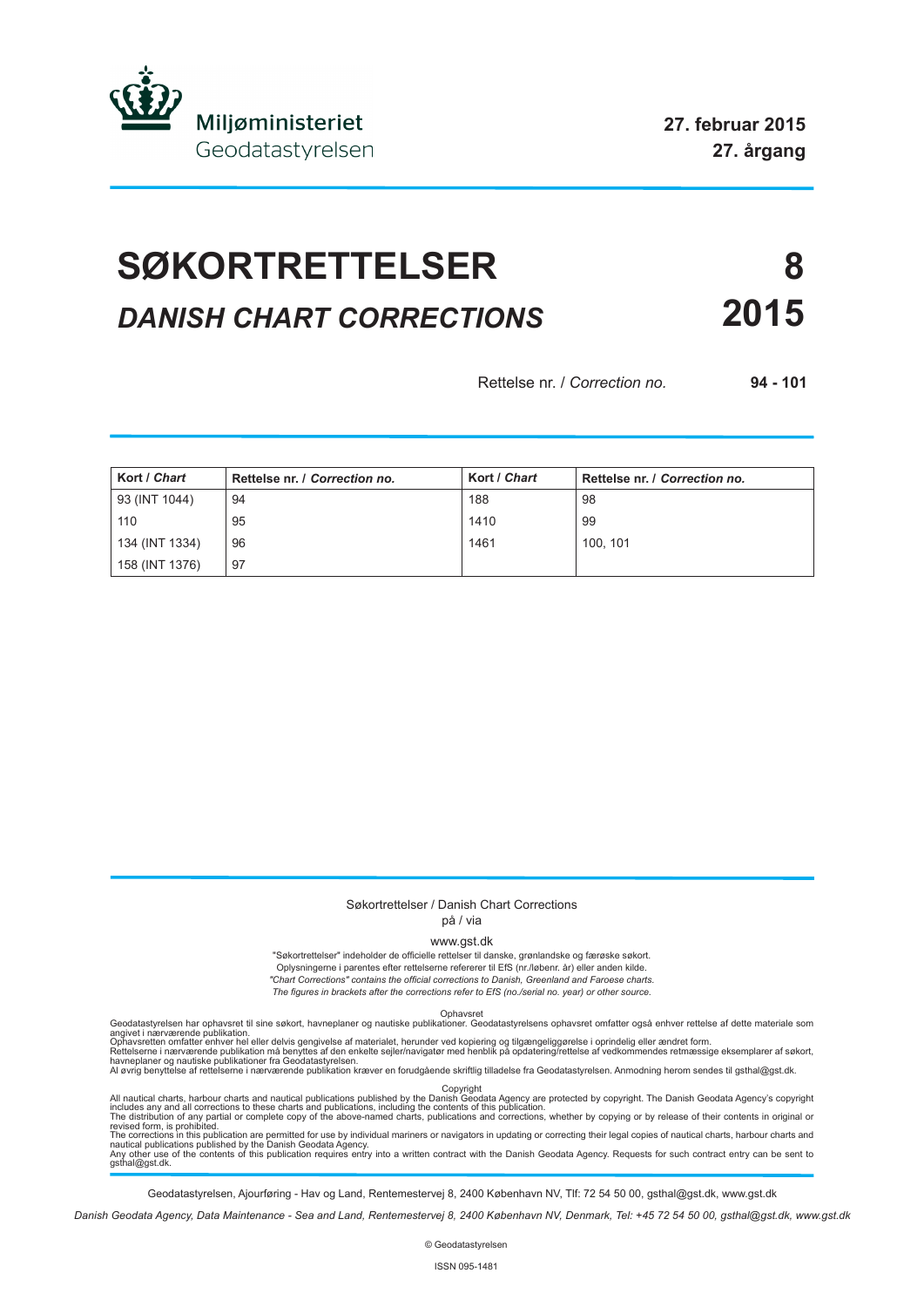| Rettelse nr. / |                                                       |                               |                                                    |
|----------------|-------------------------------------------------------|-------------------------------|----------------------------------------------------|
| Correction no. |                                                       |                               |                                                    |
| Kort / Chart   |                                                       |                               |                                                    |
| 94             | <b>Hanstholm SW</b>                                   |                               |                                                    |
| 93 (INT 1044)  | Tilføj / Insert                                       | $\oplus$ (6 <sub>4</sub> )    | 57°03,149'N 008°28,192'E                           |
|                |                                                       |                               |                                                    |
|                |                                                       |                               | (8/239 2015)                                       |
| 95             | Hobro Lystbådehavn                                    |                               |                                                    |
| 110            | Tilføj medfølgende udsnit                             |                               | 56°38,6'N 009°48,7'E                               |
|                | Insert accompanying block                             |                               |                                                    |
|                |                                                       |                               |                                                    |
|                |                                                       |                               | (8/231 og Hobro Lystbådehavn,<br>23. februar 2015) |
|                |                                                       |                               |                                                    |
| 96             | <b>Proviantbroen</b>                                  |                               |                                                    |
| 134 (INT 1334) | Ref.: Søkortrettelser / Chart Corrections 3/29 2015   |                               |                                                    |
| Plan G         | Tilføj medfølgende plan                               |                               |                                                    |
|                | Insert accompanying plan                              |                               |                                                    |
|                |                                                       |                               | (51-52/1285 2015)                                  |
| 97             | Snævringen                                            |                               |                                                    |
| 158 (INT 1376) | Ref.: Søkortrettelser / Chart Corrections 26/287 2014 |                               |                                                    |
|                | Udtag på 1) og 2)                                     | o Mast<br>(R <sub>L</sub> ts) | 1) 55°31,598'N 009°41,448'E                        |
|                | Delete in 1) and 2)                                   |                               | 2) 55°31,088'N 009°41,460'E                        |
|                |                                                       |                               |                                                    |
|                |                                                       |                               | (8/226 2015)                                       |
| 98             | Lawica Slupska S                                      |                               |                                                    |
| 188            | Tilføj / Insert                                       | $(23)$ Obstn                  | 54°49,380'N 016°38,974'E                           |
|                |                                                       |                               |                                                    |
|                |                                                       |                               | (WZ 8/148 2015)                                    |
|                |                                                       |                               |                                                    |
| 99             | <b>Kangaamiut NW</b>                                  |                               |                                                    |
| 1410           | Ret dybde 14 til                                      | $10_{6}$                      | 65°52,143'N 053°19,209'W                           |
|                | Amend depth 14 to                                     |                               |                                                    |
|                |                                                       |                               | (GST, februar 2015)                                |
|                |                                                       |                               |                                                    |
| 100            | <b>Saattuatsiaap Timilia</b>                          |                               |                                                    |
| 1461           | Tilføj medfølgende udsnit                             |                               | 65°54,7'N 053°25,5'W                               |
|                | Insert accompanying block                             |                               |                                                    |
|                |                                                       |                               | (GST, februar 2015)                                |
|                |                                                       |                               |                                                    |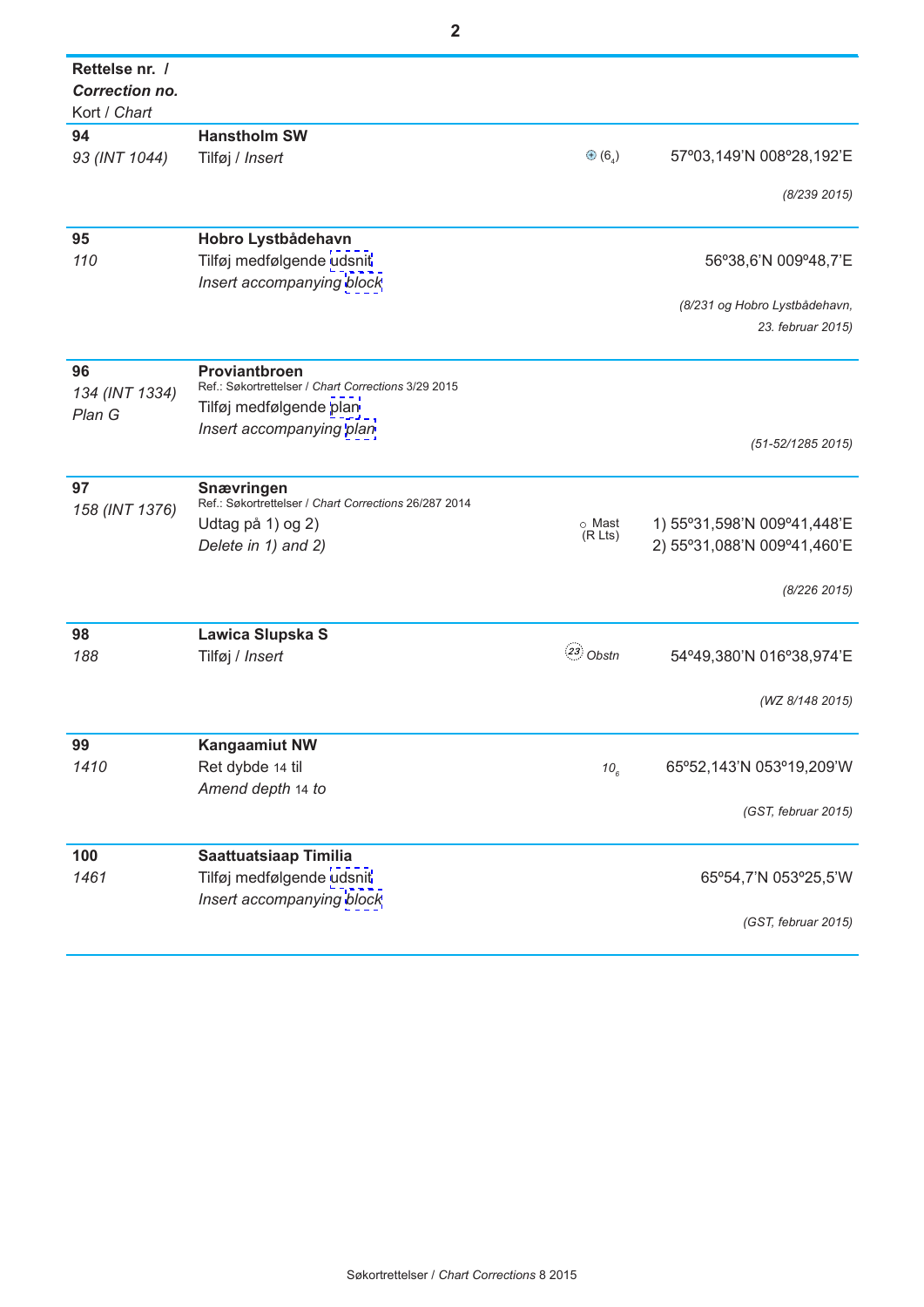| 101  | <b>Innartalik W - Serfat N</b>           |                |                             |
|------|------------------------------------------|----------------|-----------------------------|
| 1461 | Tilføj på 1) og 5) / Insert in 1) and 5) | $\ast$         | 1) 65°52,921'N 053°22,119'W |
|      |                                          |                | 2) 65°53,877'N 053°21,441'W |
|      | Tilføj dybde på 2) / Insert depth in 2)  | $9_{3}$        | 3) 65°55,402'N 053°26,916'W |
|      | Udtag tæt ved / Delete close by          | 13             | 4) 65°57,331'N 053°30,009'W |
|      | Udvid tilhørende dybdekurve              |                | 5) 65°58,218'N 053°29,272'W |
|      | Extend associated depth contour          |                | 6) 65°58,518'N 053°29,447'W |
|      | Ret dybde på 3) / Amend depth in 3)      | 8              |                             |
|      | til / to                                 | 6 <sub>9</sub> |                             |
|      | Tilføj dybde på 4) / Insert depth in 4)  | 3 <sub>6</sub> |                             |
|      | Udtag tæt ved / Delete close by          | 7              |                             |
|      | Udvid tilhørende dybdekurve              |                |                             |
|      | Extend associated depth contour          |                |                             |
|      | Tilføj dybde på 6) / Insert depth in 6)  | 3              |                             |
|      | Udtag tæt ved / Delete close by          | 6              |                             |
|      | Udtag tæt ved / Delete close by          | 9              |                             |
|      |                                          |                | (GST, februar 2015)         |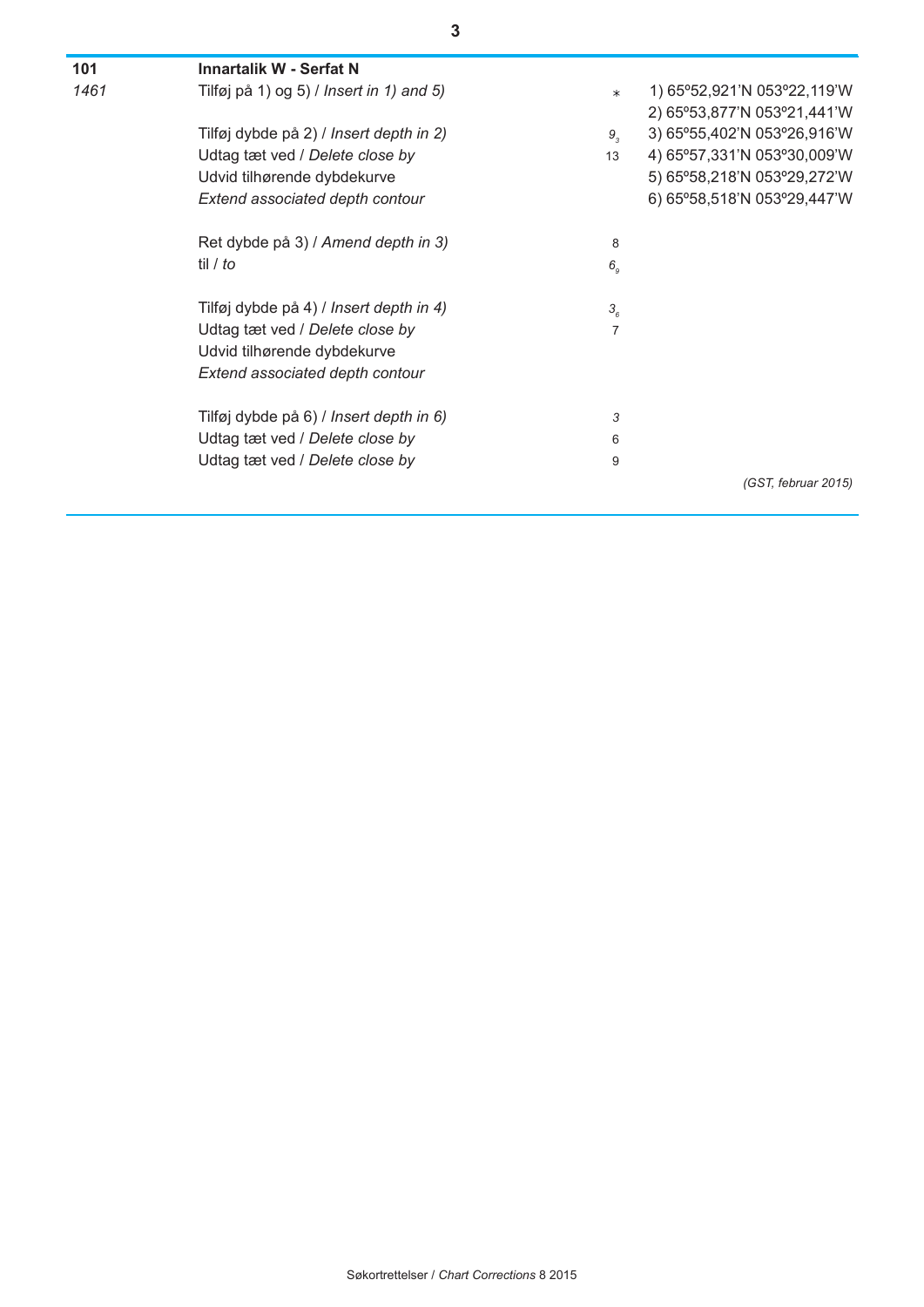#### **HAVNEOPLYSNINGER**

#### *[www.danskehavnelods.dk](http://www.danskehavnelods.dk/)*

**Frederiksværk Lystbådehavn** Afsnittet Fyr og Ressourcer opdateret. Piktogrammer opdateret. *(Frederiksværk Havn, 18. februar 2015)*

**Hobro Lystbådehavn**

Plan opdateret.

*(8/231 og Hobro Lystbådehavn, 23. februar 2015)*

#### **Kong Frederik IX's Bro**

Anmærkning udtaget.

*(8/223 2015)*

**Odense Havneterminal**

Anmærkning tilføjet.

*(8/227 2015)*

**Thyborøn Havn** Anmærkning tilføjet.

*(8/233 2015)*

**Vedbæk Havn** Anmærkning opdateret.

*(8/219 og SFS, 19. februar 2015)*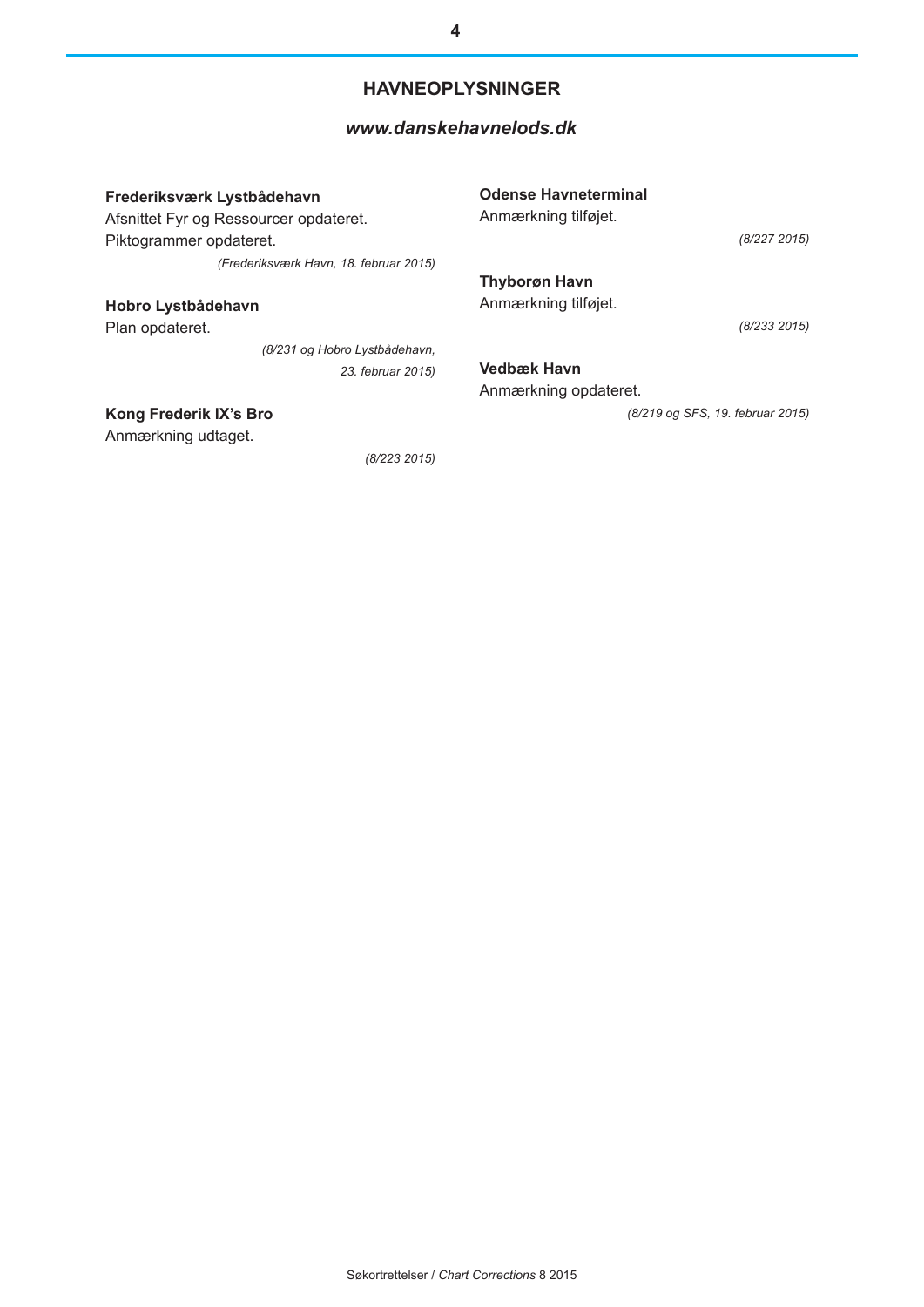<span id="page-4-0"></span>



**Block chart** Udsnit kort/*Block chart* 1461  $\overline{+}$ *33* Saattuatsiaap Timilia 20  $\approx$ **712** *15* attua *33* Søkortrettelser/Chart Corrections 8/100 2015 *9* Søkortrettelser/*Chart Corrections* 8/100 2015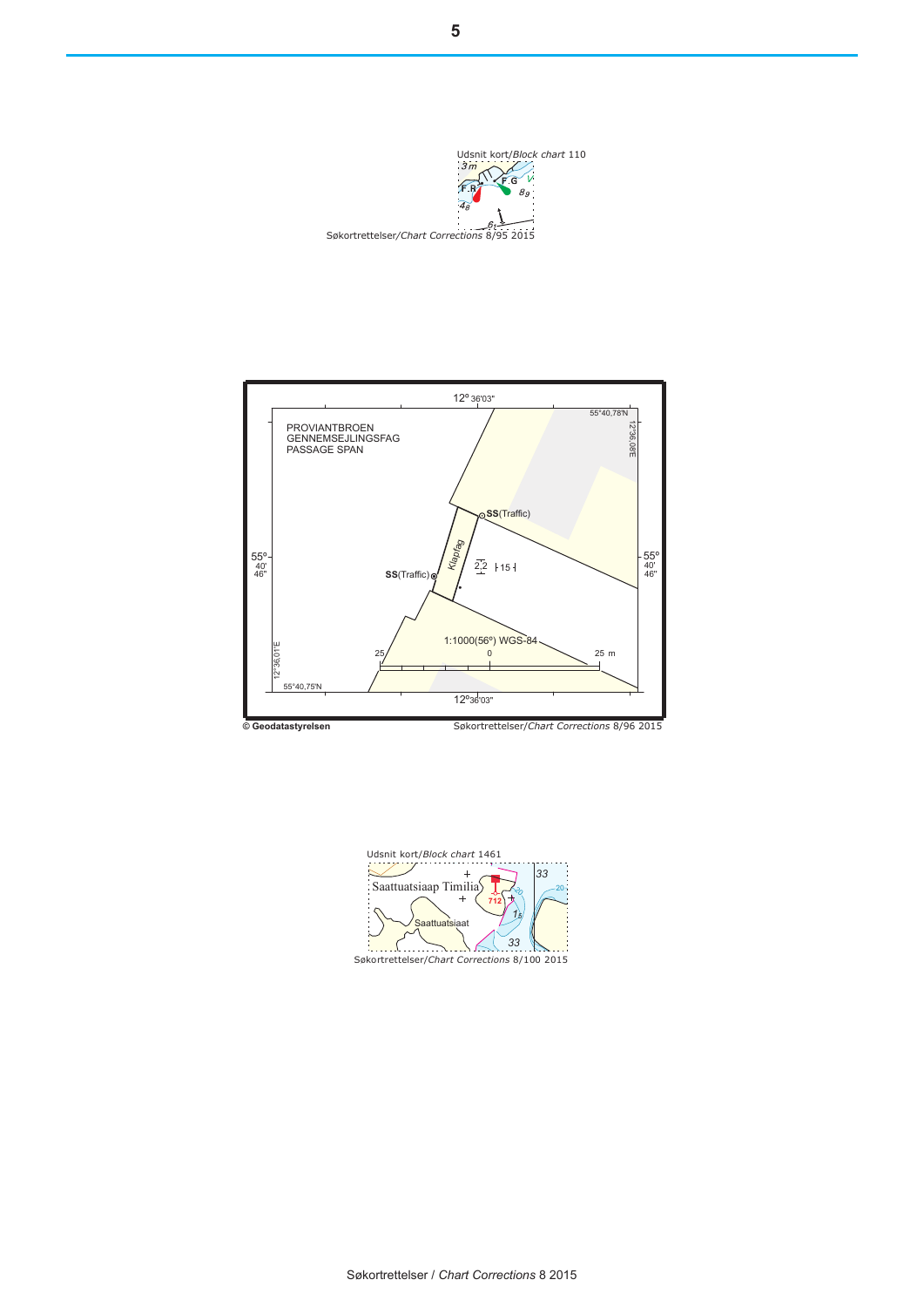#### **Ny udgave udkommet /** *New edition published*

| Kort / Chart | Titel og bemærkninger / Title and remarks                                                                                                                                                                             | Skala / Scale                    | <b>Udgave</b><br><b>Edition</b> |
|--------------|-----------------------------------------------------------------------------------------------------------------------------------------------------------------------------------------------------------------------|----------------------------------|---------------------------------|
| 1450         | Umiarsualiviit assingi (Havneplaner) Harbour Plans                                                                                                                                                                    |                                  | 4<br>feb. 2015                  |
|              | Datum WGS-84                                                                                                                                                                                                          |                                  |                                 |
|              | 4 Skildpadderne - Kangaannguaq<br><b>B</b> Kaangaamiut Havn                                                                                                                                                           | 1:25 000<br>1:5 000              |                                 |
|              | © Kangaamiut - Ikerasatsiaq<br><b>W</b> Uummannap Ikerasaa                                                                                                                                                            | 1:25 000<br>1:25 000             |                                 |
|              | Datum Qornoq 1927                                                                                                                                                                                                     |                                  |                                 |
|              | $\mathbb{D}$ og $\mathbb{D}$ Iserguk                                                                                                                                                                                  | 1:20 000                         |                                 |
|              | <b><i>C</i></b> Itivdleg<br><sup>4</sup> Sarfánguit<br><b><i>I</i></b> Sydbay                                                                                                                                         | 1:20 000<br>1:10 000<br>1:10 000 |                                 |
|              | Tidligere udgave af kortet, Havneplaner, Qornoq 1927, er annul-<br>leret. Den nye udgave indeholder generel opdatering.<br>I plan A - D er kystlinje m.m. geometrisk oprettet, og planerne<br>indeholder ny opmåling. |                                  |                                 |
|              | The former edition of the chart, Havneplaner, Qornoq 1927, is<br>cancelled. The new edition includes general updating.<br>In plan A - D the coastline is geometrically aligned and the plans                          |                                  |                                 |

*include new survey.*

**6**